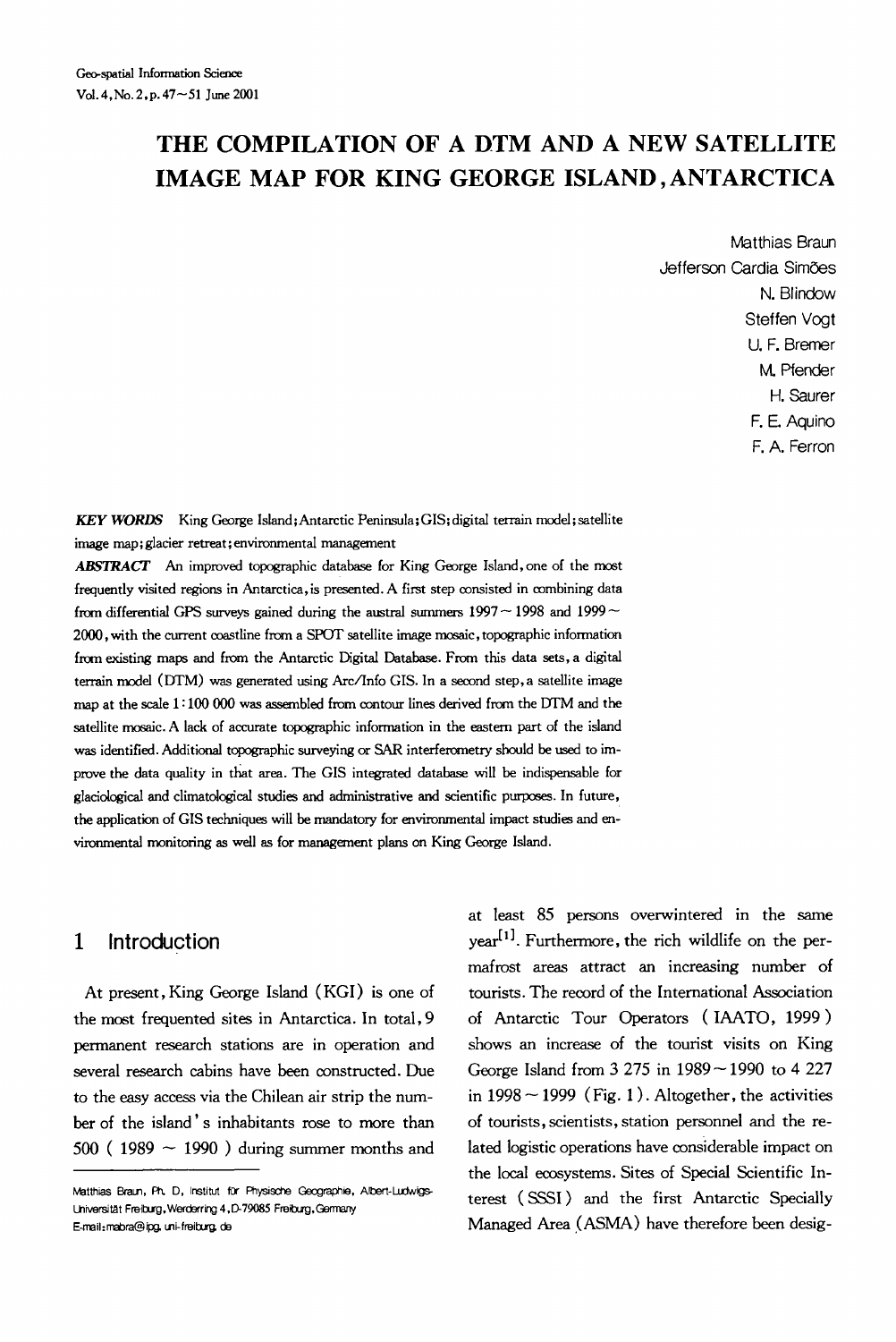hated on the island.



Fig. 1 Total numbers of passengers landed on various sites on King George Island in the swrrners 1989 to 1999

Although all these activities require up-to-date mapping, there is still a lack of an accurate topographic database for considerable parts of the island. Cartographic work started with the discovery of the island in 1819 by William Smith, resulting in some sketches of the area. A first Argentinean aerial survey was undertaken in 1952 covering almost the entire island. Ground surveys by the Falkland Island Dependency Survey accompanied by aerial photography (1956) led to the first detailed maps of King George Island. In recent years, large-scale maps have been published by various nations for the ice-free areas of the island (e. g. for Fildes Peninsula, Admiralty Bay, Potter and Barton Peninsula, and Lions Rump). However, the need for a continuous, digital topographic database for the entire island, especially for the main ice field, at a scale larger than 1 : 200 000 remained. Harris has called for an easily accessible GIS as database to support environmental monitoring and management in this  $area^{[2]}$ . So far, only a few internationally uncoordinated attempts have been made by different groups. In 1998, the Working Group of Geodesy and Geographic Information (WG-GGI) of the Scientific Committee of Antarctic Research (SCAR) started an initiative for the implementation of a GIS of King George Island, the KGIS project.

This study presents the compilation of a digital terrain model (DTM) and a satellite image map at a scale of  $1:100000$ . The improved topographic information was based on DGPS data, digitised con-

tour lines from existing large scale maps and data from the Antarctic Digital Database (ADD). The present-day coastline was derived from a SPOT mosaic which was also used to increase the topographic information content and to distinguish between ice and permafrost areas. This data set may form a first base for the KGIS on entire King George Island.

## **2 Database and DTM compilation**

The compilation of the map can be subdivided in six major steps:

- 1) generation of a satellite image mosaic,
- 2) preparation of the different input data layers,
- 3) compilation of the DTM,
- 4) selection of place names,
- 5) composition of the satellite image map,
- 6) final layout.

The satellite image mosaic consists of 3 multispectral SPOT scenes. An image from 23 February 2000 extends over almost the entire island whereas for the easternmost parts a scene from 29 March 1995 was used. The adjacent Nelson Island was covered by a scene from 26 November 1994. Georeferencing was first done for a scene from November 1994 using ground control points in Admiralty Bay, Fildes Peninsula and Stigant Point. A total rout mean square (RMS) error of the geo-rectification process of 1, 2 pixel (24 m) was achieved. Subsequently, all other images where co-registered to this master scene with values for the RMS errors of 1 to 2 pixels  $(20 \text{ to } 40 \text{ m})$ . Finally the images were merged to the present satellite image mosaic.

The DTM was generated using data from various sources. An overview of the different data layers is given in Fig. 2. Precise elevation information from two mobile DGPS surveys in the years  $1997 - 1998$ and  $1999 - 2000$  forms the base in the central parts of the Arctowsky Icefield. For Fildes Peninsula and Admiralty Bay digitised contour lines of the large scale maps published by the Instituto Geográphico Militar de Chile (1996) and the Nakladem Instytutu Ekologii (1990) were included. Furthermore, elevation information from a DTM from Potter Peninsula was also available as well as digitised con **-**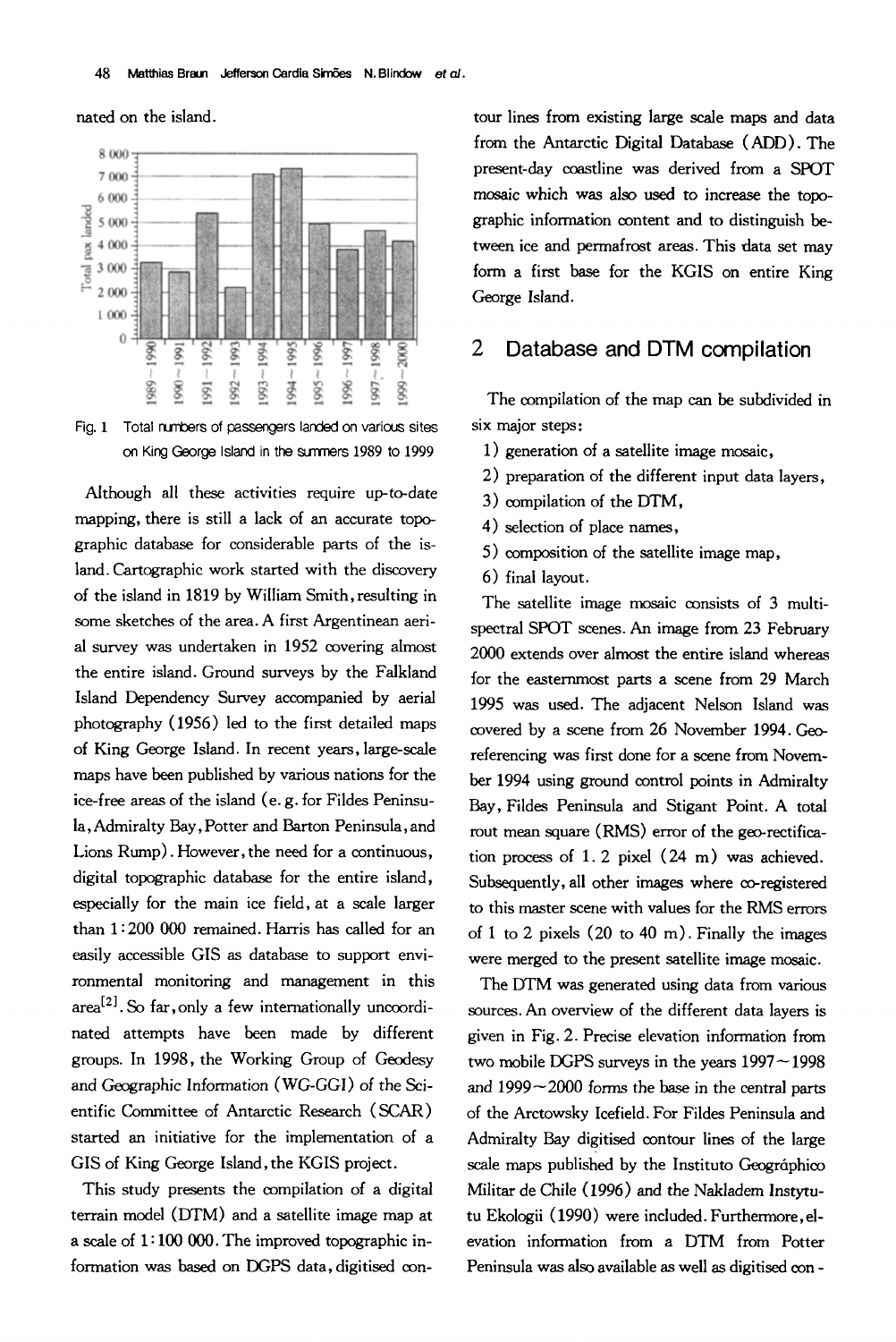

**Fig. 2**  The different data layers used for the generation of the DTM

tour lines from a map of the Antarctic Place Names Committee of Foreign and Commonwealth Office (1986). Single spot heights and altitudinal information for Nelson Island were taken from the ADD. The current coastline was derived from the satellite image mosaic. Priority was given according to the data accuracy. Consequently, data of minor accuracy was clipped in areas with data overlap. All data sets were assembled and converted to Lambert conic conformal projection as suggested by Sievers and Bennat (1989). The DTM ( Fig. 3 ) was com-



Fig. 3 3D-view of the DTM with superimposed satellite image mosaic from southwest

compiled using the Arc/Info TOPOGRID module. This module is especially suitable for the generation of hydrologically correct DTMs from heterogeneous data sets. A horizontal cell size of 100 m was chosen for the King George Island DTM. More details about the map and DTM compilation as well as on possible appIications is given by Braun, *et al.* 

## **3 The new satellite image map of King George Island**

An overview of the satellite image map is given in Fig. 4. The contour lines were computed from the DTM in 50 m intervals and superimposed on the satellite image mosaic. Similarly, the coastline was included as a vector layer. Since a very heterogeneous data set forms the base of this new map, special attention was paid to give the user as much as possible information on the data accuracy and compilation. Additionally to the information on the projection and map datum, the map annotation includes metadata on the satellite image map, a table of estimated accuracies (Table 1), a figure showing the different data input layers and text on the place name selection criteria. To meet the requirements of users from various nations the map legend and an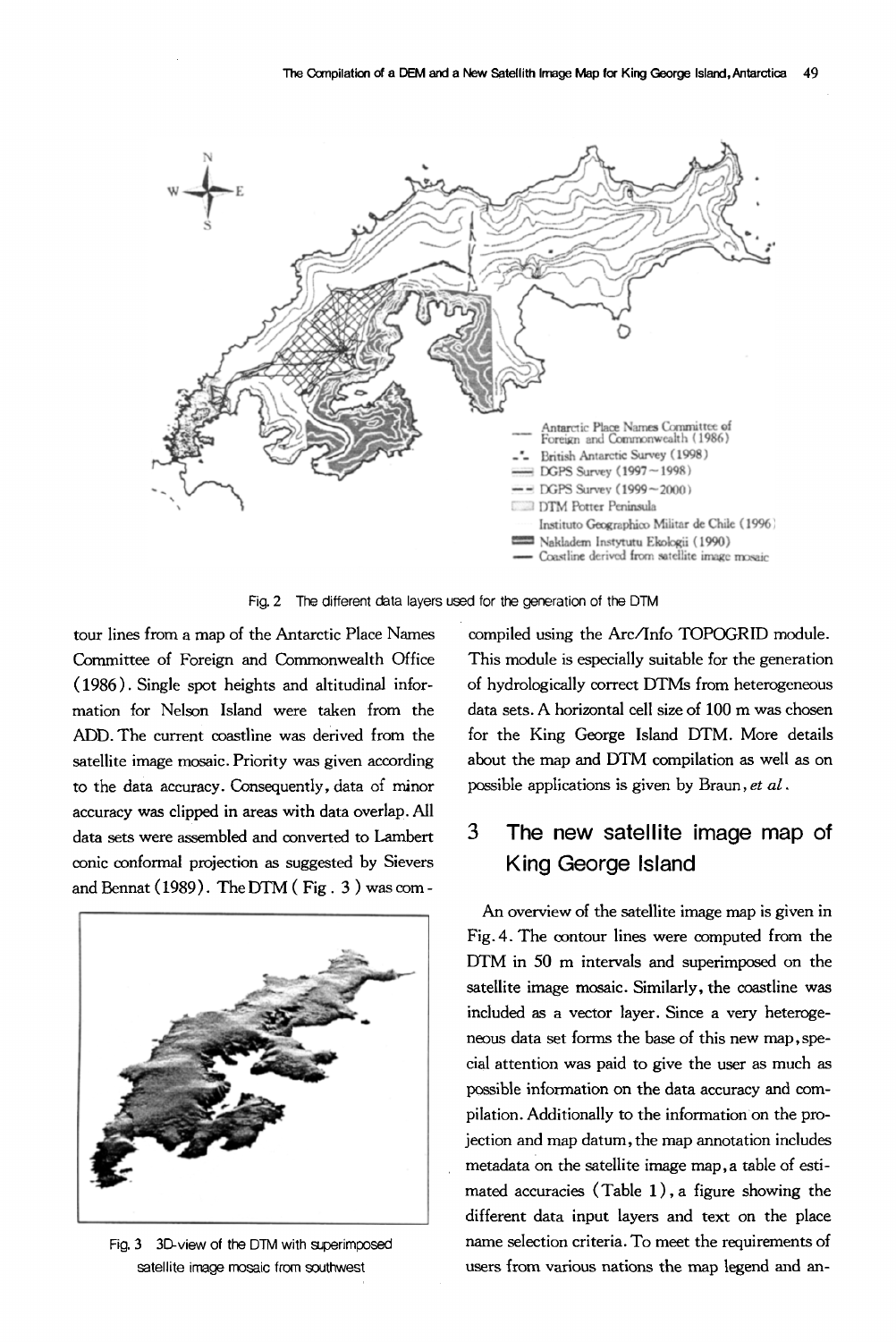notations are given in four languages (English, German,Portuguese and Spanish). From the combination of the accuracy table (Table 1) with the location diagram of the different input data layers (Fig. 2) an accuracy map can be constructed by the

user. As a result of the low precision input data the accuracy of the DTM and map is lowest in the eastern parts of the island. More accurate data from ground surveys or radar interferometry is needed to overcome this problem.



Fig. 4 The new satellite image map of King George Island Table 1 Estimated accuracies of the different data layers used for the DTM compilation

| Database                                                           | Estimated vertical accuracy/m |
|--------------------------------------------------------------------|-------------------------------|
| Antarctic Place Names Committee of Foreign and Commonwealth (1986) | 100                           |
| British Antarctic Survey (1998)                                    | 30                            |
| Mobile DGPS measurements $1997 - 1998$ and $1999 - 2000$           | 2                             |
| DTM Potter Peninsula                                               | 10                            |
| Instituto Geographico Militar de Chile (1996)                      | 10                            |
| Nakladem Instytutu Ekologii (1990)                                 | 50                            |
| Coastline from SPOT mosaic                                         | 20                            |

Thematic information in the map comprises the location of the permanent research stations, refuges, the air strip near Frei station and the major gravel roads. Multi-naming is a very frequent phenomenon on King George Island. Therefore, in Order to avoid confusion,only one place name per feature was selected in accordance with the suggestions of Sievers and Thompson (1995). They gave priority to the first recorded name. The Gazetteer Antarctica (Working Group on Geodesy and Geographic Information 1999) formed the reference of formal approval. The history of place names was mainly obtained from Hattersley-Smith (1991).

### **4 Conclusion and outlook**

A significant improvement of the topographic database on King George Island could be achieved by integrating a satellite image mosaic and elevation information from various sources. The compilation in a GIS enables an easy update and the new data set will have a wide range of potential applications, ranging from glaciological studies to administrative purposes. In particular those studies that require spatially distributed modelling and environmental management will find a suitable database in the